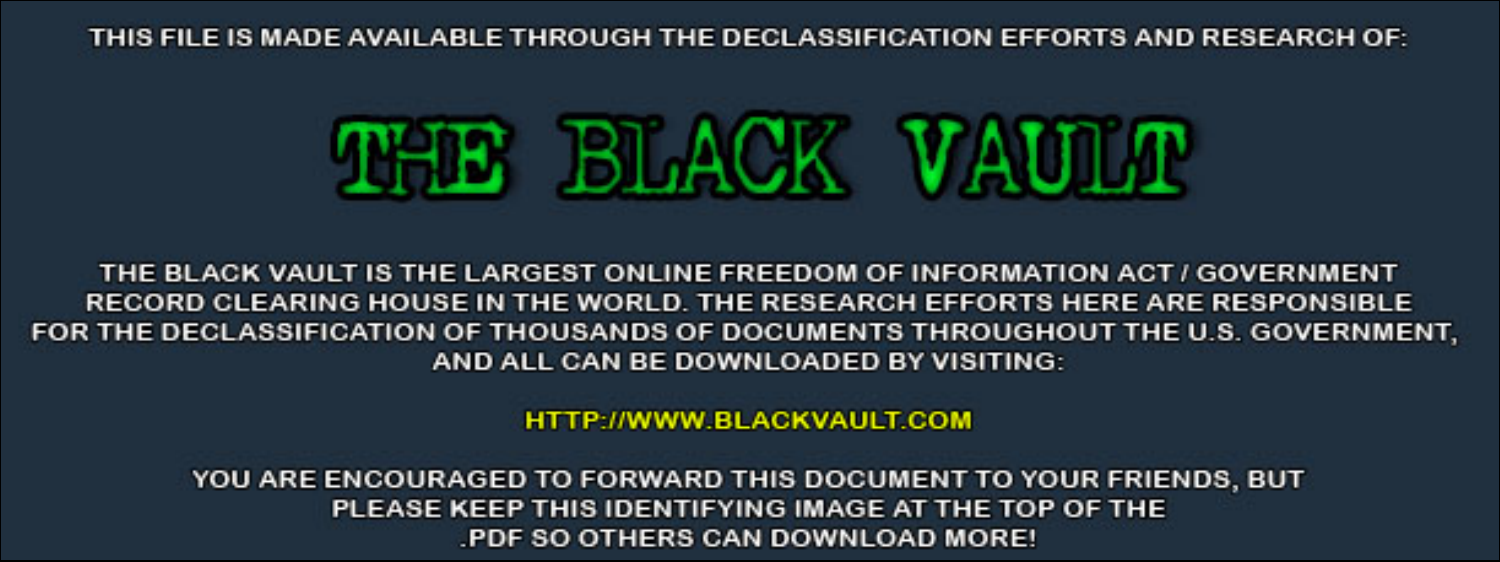#### Unclassified

#### **Some Beginnings of Information Warfare**

# Stealth, Countermeasures, and ELINT, 1960-1975 (U)

#### **Gene Poteat**

The late 1950s were the heydays of the U-2 reconnaissance aircraft as it flew with impunity over the Soviet Union, bringing back the most-sought-after intelligence at the time: confirmation that there was no real bomber or ballistic missile gap with the Soviet Union. But the U-2 also brought back something else: a foreshadowing of its own impending demise. The U-2 camera, along with its rudimentary electronics intelligence (ELINT) receivers, had begun to pick up indications of a Soviet antiaircraft defense buildup with new and better surface-to-air (SAM) missiles and radars. The Soviets kept trying to shoot down a U-2 with interceptor fighters and SAMs; they did not succeed until 1 May 1960.

At the time of the shootdown, the CIA's U-2 program office already was well along in developing the U-2's replacement, the OXCART, at Lockheed's Skunk Works in Burbank, California. The OXCART would fly at about 90,000 feet, at Mach 3.3. It would also become the predecessor to the Air Force's better known SR-71 Blackbird. The CIA and the Air Force jointly also had the ultimate reconnaissance system under way in a parallel development, the CORONA satellite, the first in a long series that would eventually replace all overflights, including the OXCART.

Concerns about the vulnerability of the yet-to-fly OXCART to the evolving Soviet air defense network were also the basis for the most secret and sensitive aspect of the project. The OXCART was to be invisible to the Soviet radars--the first-ever stealth aircraft.

The engineering approach to stealth was to create an airplane that would result in an unnoticeable small blip on enemy radar screens by shaping the airplane with razor-sharp edges, or chines, by tilting the rudders in-board to reduce radar reflections, and by using as much composite radar-absorbing material as practical. But how small a radar target was small enough? That depended on how good the Soviet air defense radars were. But there were more intelligence questions about the Soviet air defense radars than there were answers.

The Intelligence Community (IC) had no hard information about the transmitter power of Soviet radars, their receiver sensitivity, the spatial coverage of their beams, or even how widespread they were deployed. The CIA's Clandestine Service did not have a single officer assigned to the Soviet Union because the US Ambassador in Moscow would not permit it. At that time, ELINT could not provide answers to such hard questions. Further, few in the ELINT community knew anything about the OXCART program, and fewer still knew anything about the stealth aspects of the program. It seemed to come down to making the best intelligence estimate possible with regard to Soviet radar capabilities for dealing with a high and fast airplane with a small radar cross section. In the words of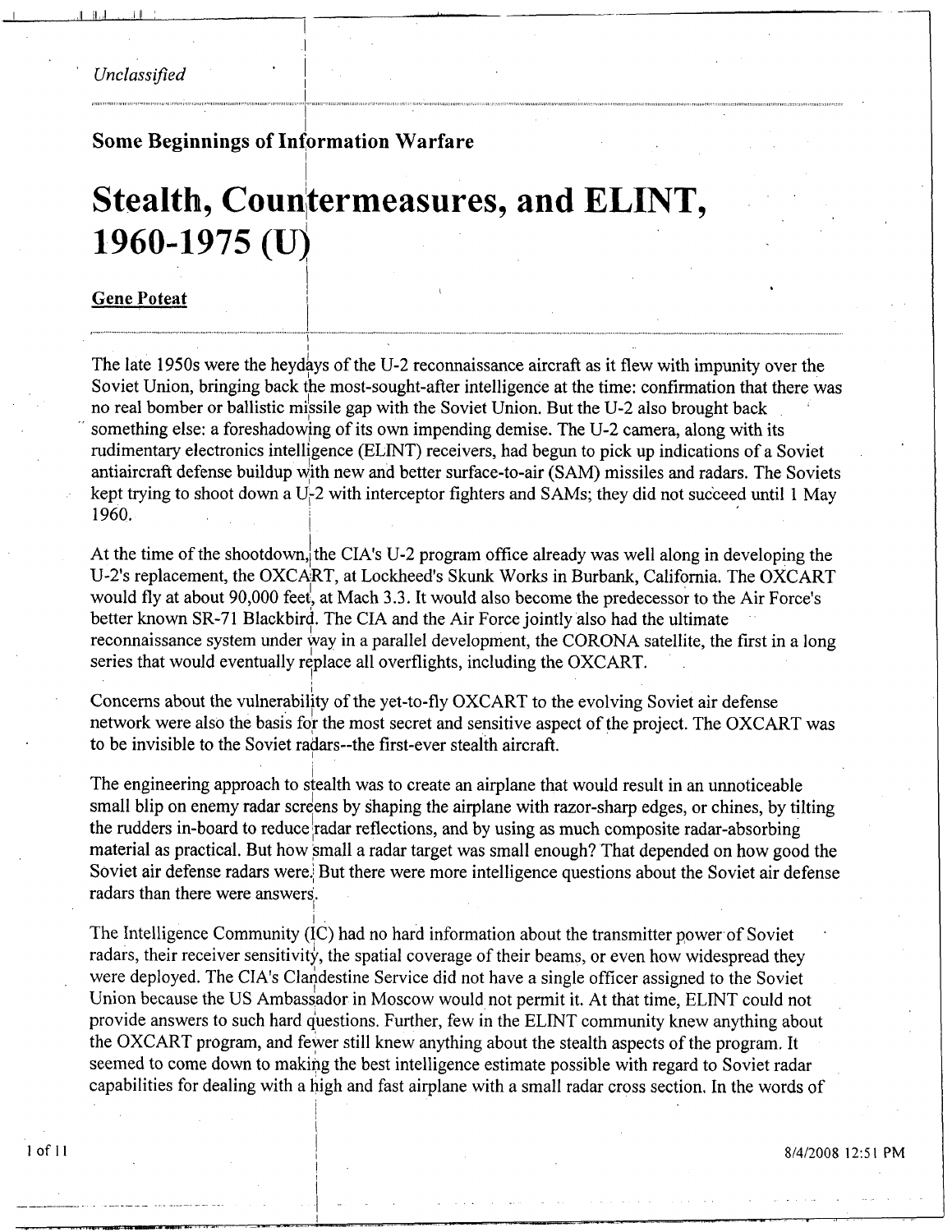other intelligence veterans, "Estimating is what you do when you do not know and cannot find out."

#### **Primary Sources**

To understand why ELINT and the intelligence estimating process had so little to offer, and how both were regarded, one needs to take a closer look at both in the early years of the Cold War. During the first decade or so after the National Security Act of 1947 created the CIA and the National Security Agency (NSA), what we know today as SIGINT was, by and large, divided into three disciplines:

- $\bullet$  Communications intelligence (COMINT), derived from NSA's intercept, decryption, and analysis of foreign communications.
- ELINT, based on the intercept and analysis of signals, other than communications (such as radar and other signals associated with weapon systems), and carried out by practically every element within the IC.
- Telemetry intelligence (TELINT), usually from the collection and analysis of telemetry from missiles in flight, mostly by the CIA.

These three, in conjunction with aerial photography coming mostly from the U-2s flying over the Soviet Union, provided most intelligence available at the time to intelligence analysts. The analysts also drew on information from clandestine or open sources, and they included their own views, biases, and guesses in the process of producing National Intelligence Estimates (NIEs), the intelligence "bibles" on Soviet strategic and tactical technologies and capabilities, and on Soviet intentions.

But there were three problems with NIEs. First, no product is ever better than its sources, and they were often too meager. Second, NIEs were often dangerously wrong on crucial strategic issues. For example, just before the Cuban missile crisis of 1962, an NIE concluded that the USSR would not place strategic weapons in Cuba--even though there was some evidence that it already had some missiles there. Third, there was often insufficient information available to produce even a guess, much less an estimate, on such esoteric topics as a radar's ability to detect stealthy aircraft. When available, COMINT and photography were considered the most credible sources of intelligence, and they provided the bulk of the NIE contributions. '

### **No Regard for ELINT**

ELINT's contribution was virtually nil, and intelligence analysts considered it next to useless; One prominent CIA operations officer said that the Clandestine Service considered ELINT a five-letter cussword, that he viewed ELINT as worthless, and that only agents could be relied on for worthwhile information.

ELINT was mostly a passive, rudimentary means of collection. It involved getting a radio receiver and recorder within line of sight of the Soviet radars or other sources of important noncommunications signals. From radio direction finding and the recordings, one could fairly well determine the radar's location, and the signal's general frequency, pulse rate, and pulse width. From these signal parameters, an analyst could then estimate the radar's performance but not with any great accuracy or certainty.

The challenge was to find a way to intercept these radar signals beyond our line of sight, or horizon, as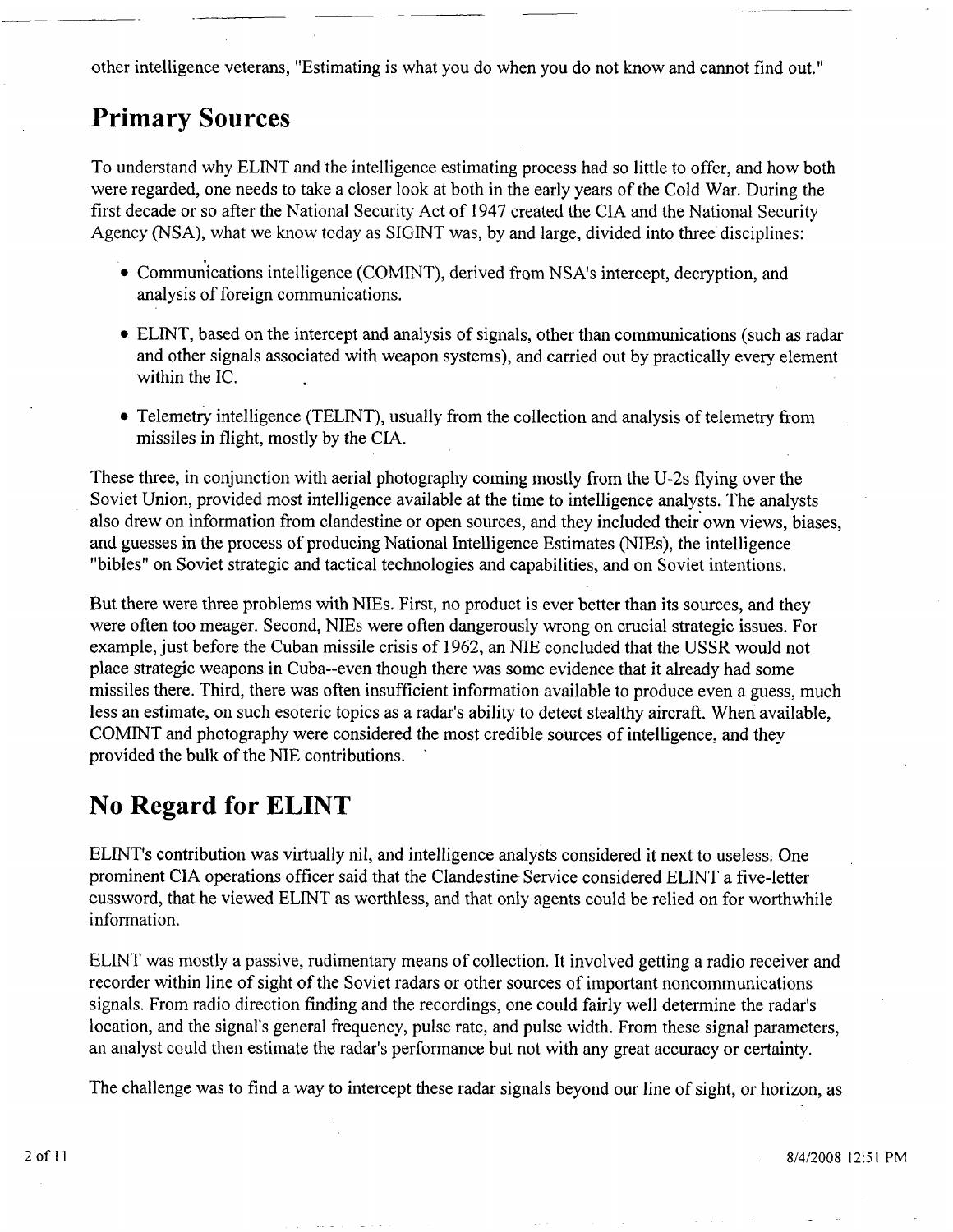well as those radar signals that were within our line of sight but which the Soviets, who truly understood radiation security, simply kept off the air. The object of all this ELINT collection by various IC elements was to contribute to the Department of Defense's *Electronic Order of Battle*  (EOB), a publication listing the locations of the various radars or signal sources for a number of consumers. The EOB was rather incomplete, and thus unreliable, because most Soviet radars were well out of sight of any ELINT collection assets.

This was the scene at the end of 1959, when I was a new engineer assigned to the CIA's ELINT Staff Office (ESO) in the Office of Scientific Intelligence (OSI). I was soon cleared into the OXCART project and also into the stealth aspect. One of my early encounters was with a group of OS1 analysts discussing a newly intercepted signal, apparently picked up by an ELTNT site in Berlin. The analysts had sketched the signal's characteristics on a blackboard. I suggested that it probably was a missile guidance signal, because of its similarities to guidance signals I had been working with earlier at Bell Telephone Laboratories in New Jersey and at Cape Canaveral as a missile guidance development engineer.

The mystery signal indeed turned out to be the long-sought SA-2 GUIDELINE **SAM** guidance signal. Additional ELINT intercepts over the ensuing years would reveal enough about the signal to build electronic jammers able to counter the SA-2. I learned later that the Soviets had easily acquired US patent information on which the SA-2's FAN SONG radar was based. The Soviets had easy access to US technology, while we had hardly any access to theirs.

#### **Difficult Questions**

The OXCART mission planners were especially concerned about just how widespread the Soviet early warning radars were and where they were located. It seemed impossible, however, to determine the number, exact location, or any other technical information on those radars. I recalled an occasion at Cape Canaveral in the 1950s, when the signal from a ground-based radar located 1,000 miles beyond our horizon was picked up at the Cape; the signal was reflected off a Thor IRBM during a test flight. The suggestion was then made that this same phenomenon (later called bistatic intercept) could be used to intercept Soviet high-powered radars well over the horizon by pointing the ELINT antennas at the Soviet ballistic missiles during their flight testing, by using the missile's radio beacon for pointing or programming the ELINT antennas to follow the missile's predicted trajectory. Previously, the common practice had been to point the ELINT antennas at the horizon in the direction of the target radars. It is little wonder that no signals were ever intercepted.

George M., the head of the ESO, thought the idea worth pursuing and suggested I run the idea by a couple of highly regarded ELINT experts from private industry to fine-tune the concept before proceeding. Consequently, I was sent to California to discuss the idea with Dr. William Perry of Sylvania's Electronic Defense Laboratories in Mountain View and with Dr. Albert ("Bud") Wheelon of TRW in Los Angeles, both of whom offered technical and moral support. There were no computers in those days, so the feasibility studies and engineering calculations involved solving spherical trigonometry equations using slide rules, tables of logarithms, and hand-cranked mechanical calculators.

George's approach paid dividends with an unusually swift funding approval, and the finished system, which I named MELODY after one of my favorite-sounding words, was installed at CIA's ELINT and COMINT site on the shores of the Caspian Sea in northern Iran. Over the ensuing years, MELODY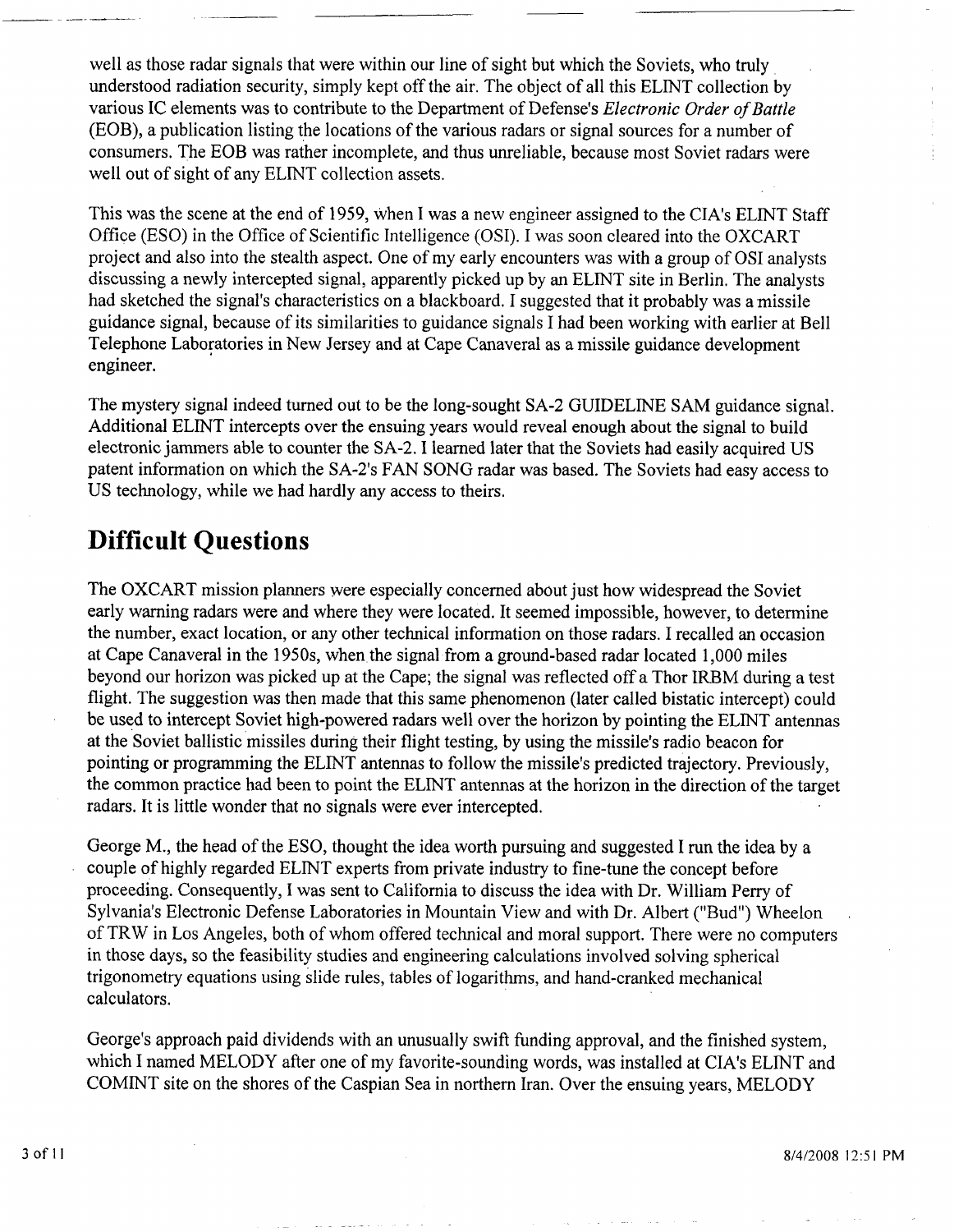produced bistatic intercepts of virtually all the ground-based Soviet missile tracking radars, including all ABM radars at a test range 1,000 miles away. The fixed location of MELODY and the limited trajectories of the Soviet missiles being tracked, however, still did not provide the locations of all the air defense radars throughout the Soviet Union that were needed by the OXCART planners.

### **A New Challenge**

A new Soviet air defense early warning radar, the TALL KING, began to appear about this time, which, if deployed widely, appeared to improve significantly the Soviets' air defenses. The TALL KING quickly became the nemesis of the OXCART planners. MELODY'S success with the high-powered, missile-related radars led to the idea of using the moon as a distant bistatic reflector to intercept and locate the Soviet TALL KING radars emplaced throughout the Soviet Union.

At the same time, the Lincoln Laboratories, America's premier radar-development house, had been engaged in a "radar astronomy race" with its Soviet counterparts to see which side would be first to detect and characterize the moon's surface using radar. Lincoln won, handily. I visited Dr. John Evans at Lincoln Labs and discussed the moon radar results and the bistatic ELINT idea. Drawing on the Lincoln Labs' understanding of the moon as a reflector of radar signals, sensitive ELINT receivers, tuned to the TALL KING frequency, were attached to the 60-foot RCA radar antenna just off the New Jersey Turnpike near Moorestown and pointed at the moon (the Lincoln Labs' giant radar antenna were preoccupied with more radar astronomy experiments). The ELINT receivers were also optimized for the effects of the moon as a reflector, that is, using the Lincoln Labs' "matched filter'' techniques. Over time, as the Earth and moon revolved and rotated, all the Soviet TALL KINGs came into view one at a time, and their precise geographic locations were plotted. The large number of TALL KINGS that were found and the incredibly complete radar coverage of the Soviet Union was not good news for the OXCART Program Office--or the US Air Force Strategic Air Command (SAC), which had to plot wartime bomber penetration routes.

Lockheed had made its own estimates of the OXCART'S vulnerability to Soviet radars, which some felt were overly optimistic. Although some earlier efforts had already been made to quantify the older Soviet radars' capabilities by measuring their power and patterns, they had only limited results. Now assigned to the OXCART Program Office, I asked for, and was granted, the job of trying to get the hard engineering data needed on the threat radars to put the vulnerability issue to rest. The first step was to ask OS1 to set up a special "Vulnerability Analysis Group" to work with the hard engineering data we expected to obtain. The group worked closely with my ELINT collectors, advising us on the data they needed (there were no formal requirements for anything we did at that time) and by suggesting collection operation ideas.

## **A Talented Team**

In looking at the Soviet air defense radars, particularly the TALL KING, and, to a lesser degree, at all the other major acquisition, target, and missile-tracking and guidance radars, the obvious place to start was where the earlier efforts left off, but with a system that would produce repeatable and unquestionable results. I assembled a small group of engineers who were known for their innovative natures, their understanding of the Soviet air defense system, and their ability to operate anywhere in the world.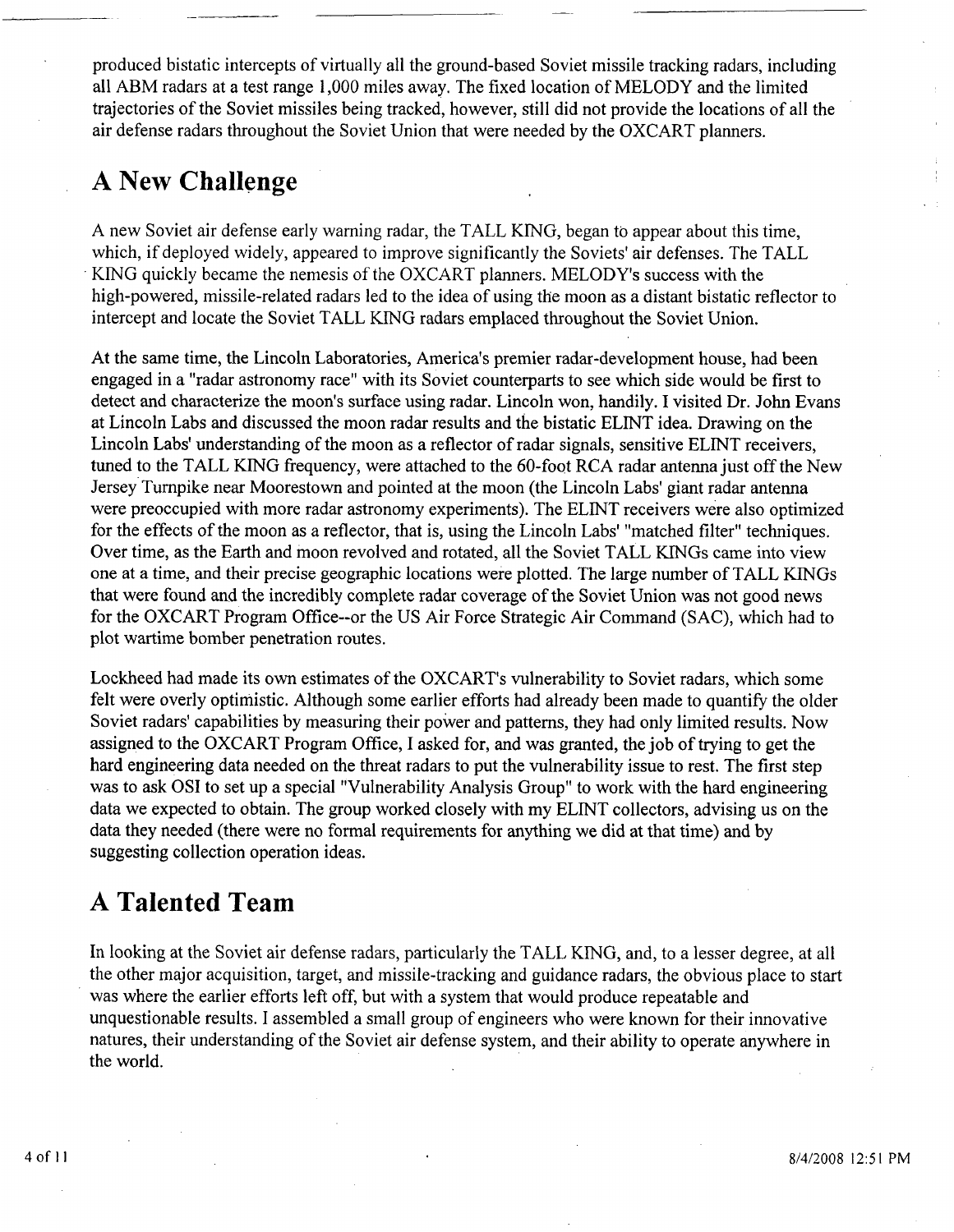The core group never consisted of more than six people. A1 N. was to run a C-97 flying ELINT laboratory operating in the Berlin air corridors, which had line-of-sight access to East German-based Soviet radars, and Richard B. ran a similarly equipped RB-47 reconnaissance aircraft operating around the periphery of the Soviet Union. Jack W., an Air Force master sergeant who had to have been the original model for television's Sergeant Bilko, ran the ground operations.

#### **PPMS Activity**

These projects lead to a series of airborne Power and Pattern Measurement Systems (PPMS) that could measure a radar's spatial coverage and its radiated power with extreme precision. The PPMS would eventually be upgraded for measuring other important radar signal parameters, including radiofrequency coherence, polarization, and internal and external signal structure details which provided even hrther insight into a radar's performance that would be vital to the Vulnerability Analysis Group and to the designers and builders of electronic jammers.

The precise dimensions of the TALL KING antenna were also needed for our calculations of the antenna gain for use in our radar equations, One **US** military attach6 got close-in ground photographs of the radar in East Germany. The antenna was mounted on a small brick base, and we asked for the dimensions of one of the bricks. It turned out the bricks were from the nearby Pritzwalk Brick Factory. When we asked the Clandestine Service to get us a Pritzwalk brick, we dared not admit it was for an ELINT project. We were happy to give the impression that it was to be hollowed out to conceal something.

Our PPMS were installed in a series of Air Force planes, starting with a C-97 and an RB-47, then C-130s, and finally modern RC-135s. PPMS missions were flown around the world, along the periphery of all Communist countries, and in the Berlin air corridors. Of equal importance, these projects led to an extremely close and easy working relationship among the CIA, NSA, and the Air Force. Technical reports on the product of each mission were published by the CIA'S Office of ELINT (OEL) and distributed throughout the defense and intelligence communities, as well as to the industry's electronic countermeasures designers. These reports led to a flood of requests for more information about both old and new radars, which generated more missions.

One of the earliest benefits of this accurately measured air defense coverage was that it revealed that the Soviets' low-altitude coverage was far better than our analysts' earlier estimates, and SAC quickly changed its SIOP plans for wartime penetration to a much lower and survivable altitude. The projects also answered the analysts' question of whether the TALL KING radar also had a height-finding capability for determining an aircraft's altitude as well as its bearing and range. One of our RB-47s, towing its PPMS antenna a mile behind the aircraft while over the Sea of Japan, abruptly descended 5,000 feet and then quickly climbed back to cruise altitude. A nearby US SIGINT station was able to confirm that the Soviets' radar had in fact observed the aircraft's altitude change while the aircraft's own warning receivers confirmed no other radars were tracking it at the time. Although under strict orders never to deviate from a steady, nonthreatening flight profile near the Soviet border, the pilot explained his actions to his superior as turbulence avoidance.

#### **Project PALLADIUM**

We now knew the Soviet air defense radars' power and spatial coverage, but that was only half the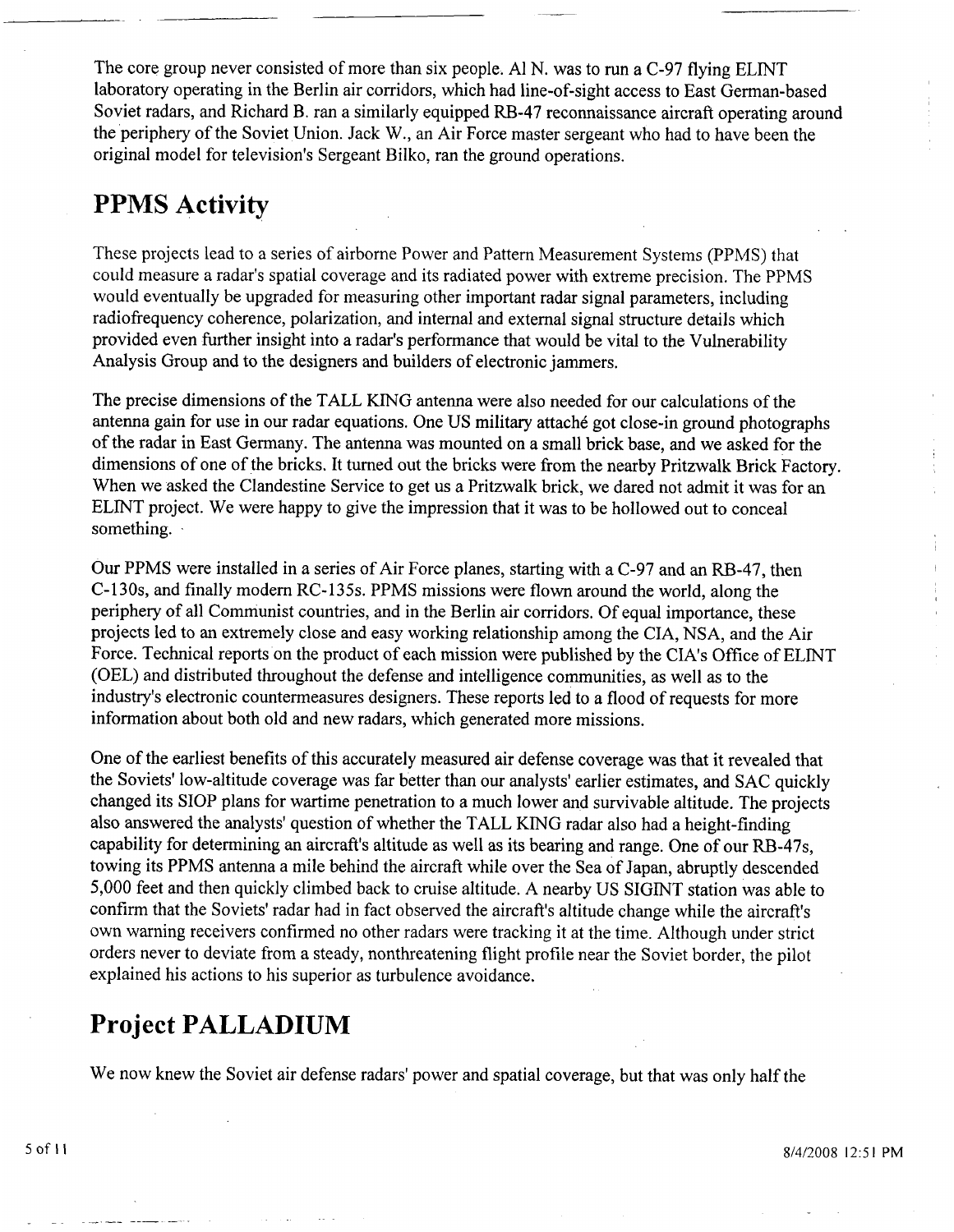answer to the OXCART'S stealth--and health. We also needed to know the sensitivity of the Soviets' radar receivers and the proficiency of their operators. The OXCART Program Office had a stable of top outside scientists to draw on, and, with their help and suggestions, I came up with a scheme to electronically generate and inject carefully calibrated false targets into the Soviet radars, deceiving them into seeing and tracking a ghost aircraft.

Basically, we received the radar's signal and fed it into a variable delay line before transmitting the signal back to the radar. By smoothly varying the length of the delay line, we could simulate the false target's range and speed. Knowing the radar's power and coverage from the PPMS projects, we could now simulate an aircraft of any radar cross section from an invisible stealth airplane to one that made a large blip on Soviet radar screens--and anything in between, at any speed and altitude, and fly it along any path.

Bud Wheelon, now the CIA'S new Deputy Director for Science and Technology, dubbed our project PALLADIUM. Now, the real trick was to find some way of knowing which of our blips the Soviets could see on their radar screens--the smallest size blip being a measure of the sensitivity of the Soviets' radars and the skill of their operators. We began looking at a number of possible Soviet reactions that might give us clues as to whether our aircraft was seen. The clues ranged from monitoring the Soviets' communications, to their switching on other radars to acquire and identify the intruder. Richard B. suggested we team with NSA to provide the SIGINT monitoring of Soviet reaction to our ghost aircraft. This link was easily decrypted--and in real time. This feedback turned out to be the real key to several PALLADIUM successes.

Every PALLADIUM operation consisted of a CIA team with its ghost aircraft system, an NSA team with its special COMINT and decryption equipment, and a military operational support team. Covert PALLADIUM operations were carried out against a variety of Soviet radars around the world, from ground bases, naval ships, and submarines--submarine antenna installations being the more tricky. The logistics of such operations were often a nightmare. For example, one winter, when heavy snows closed all airports in northern Japan, Jack W. spent more than three weeks transporting his large PALLADIUM fan by train. Because of the small rail tunnels, he spent about three weeks in northern Japan, in the dead of winter, hauling his van of PALLADIUM equipment off trains and trucking and sledging it over the mountains--and putting it back on another train on the other side. Once operational, Jack flew his black ghost in and out of the Soviet air defenses.

#### **Fooling the Cubans**

When the Soviets moved into Cuba with their missiles and associated air defense radars, many of which were installed near the coast, it presented a golden opportunity to measure the system sensitivity of the **SA-2** missile radar. One particularly memorable operation, conducted during the Cuban missile crisis, had the PALLADIUM system mounted on a destroyer out of Key West. The destroyer lay well off the Cuban coast, just out of sight of the Soviet radars near Havana, but with our PALLADIUM transmitting antenna just breaking the horizon. The false aircraft was made to appear to be a US fighter plane out of Key West about to overfly Cuba. A Navy submarine slipped in close to Havana Bay, and it was to surface just long enough to release a timed series of balloon-borne metalized spheres of different sizes. The idea was for the early warning radar to track our electronic aircraft and then for the submarine to surface and release the "calibrated" spheres up into the path of the oncoming false aircraft. It took a bit of coordination and timing to keep the destroyer, submarine, and false aircraft all in line between the Havana radar and Key West.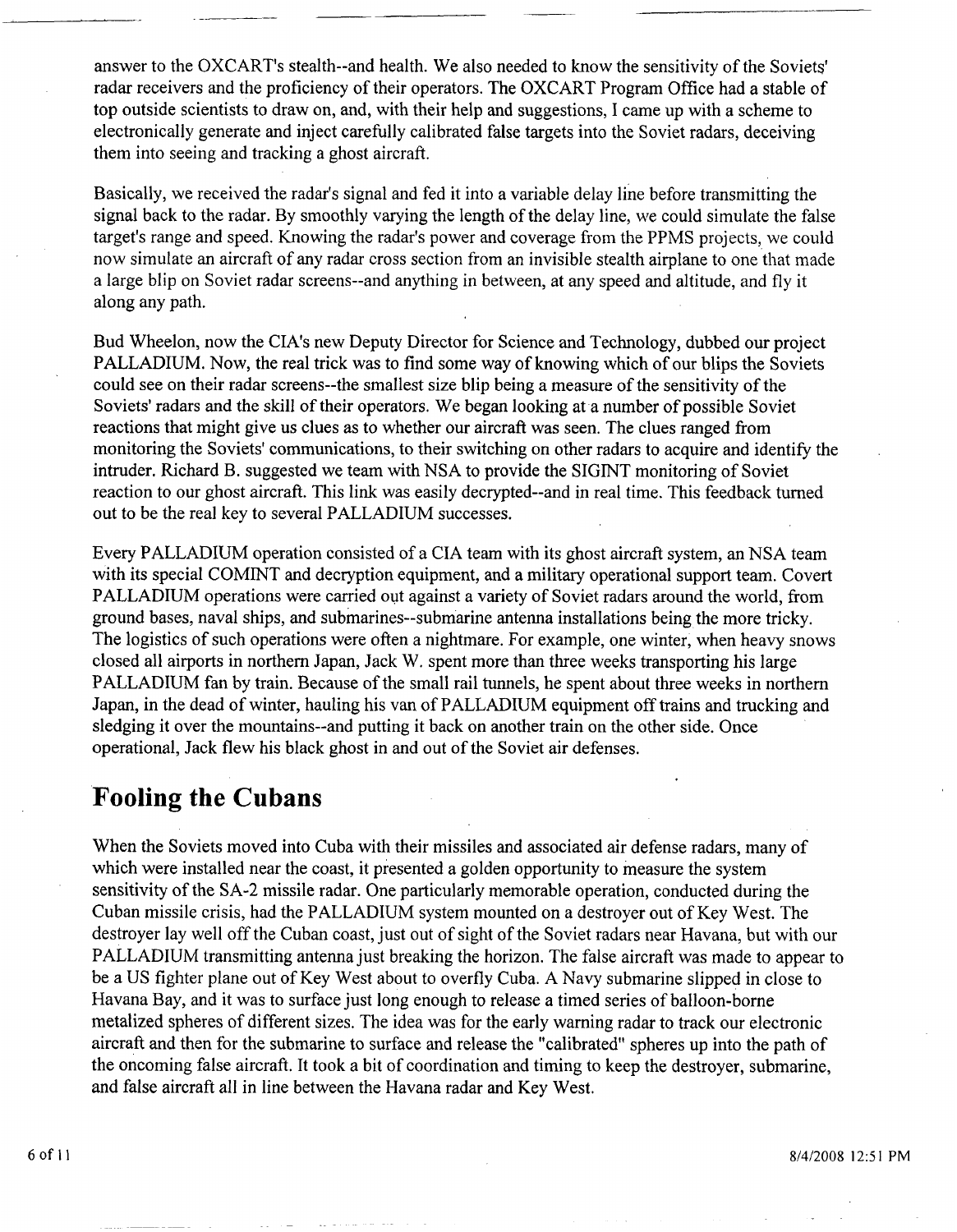We hoped that the Soviets would track and report the intruding aircraft and then turn on their SA-2 target tracking radar in preparation for firing their missiles--and would report seeing the other strange targets, or spheres, as well. The smallest of the metallic spheres reported seen by the SA-2 radar operators would correspond to the size, or smallest radar cross section, aircraft that could be detected and tracked.

We got the answers we went after, but it was not without some excitement--and entertainment. Cuban fighter planes had fired on a Liberian freighter the day before, although the ship's Liberian flag, which is easily mistaken for the American flag, was quite visible. This led us to expect that the Cubans and Soviets would not hesitate to attack a US-flagged vessel. In the middle of the operation, Cuban fighter planes began circling over the spot where the submarine had surfaced, and another fighter plane gave chase to our ghost. We had no trouble in manipulating the PALLADIUM system controls to keep our ghost aircraft always just ahead of the pursuing Cuban planes. When the Cuban pilot radioed back to his controllers that he had the intruding aircraft in sight and was about to make a firing pass to shoot it down, we all had the same idea at the same instant. The technician moved his finger to the switch, I nodded yes, and he switched off the PALLADIUM system.

We were now concerned that the submarine might have lingered on the surface after releasing his balloon-borne radar targets and might be unaware of the fighters circling overhead. I asked the destroyer's captain if he could broadcast a quick, short message, in the open, to the submarine to submerge and get out of the bay. The captain passed the word to transmit the message. An eager seaman responded by hitting the intercom button and shouted down to the radio operator below deck, "Dive! Dive." And then added in response to a question from the radio operator, "No, not us. Tell the submarine to do it."

#### **Important Achievements**

By now, we felt we knew at least as much about the Soviets' radar air defenses as they did. We also knew that their radars were excellent, state of the art, and that their operators were equally proficient. We also knew which of their radars had low power, maintenance problems, or were otherwise not functioning up to par--and where the US Air Force might safely penetrate in wartime. We had finished our special mission in support of the OXCART stealth program and gave our collected data, now called Quality ELINT, to the OS1 analysts. The analysts then finished their vulnerability analysis job by concluding that the OXCART would indeed be detected and tracked by the Soviets, which by then was no surprise to any of us. The OS1 analysts put it to me differently, saying that we had just proved the Earth was round and that, as soon as the OXCART came over the horizon, the Soviet air defense radars would immediately see and track it. At the same time, we had also established realistic stealth radar cross section goals that, if met by the next generation of stealth aircraft, would allow the aircraft to fly with impunity right through the Soviet radar beams. The F- 1 17 stealth fighter would be the first aircraft to meet these goals.

#### **Seeking Countermeasures**

Even before we had finished our projects, it had become obvious that, if the OXCART could not fly stealthily, it could in the meantime fly safely, relying on its superior performance to outfly the SA-2 missiles. But we would need a stable of effective electronic countermeasures systems in the future. Our small group had already spun off two other groups: one to take on the job of developing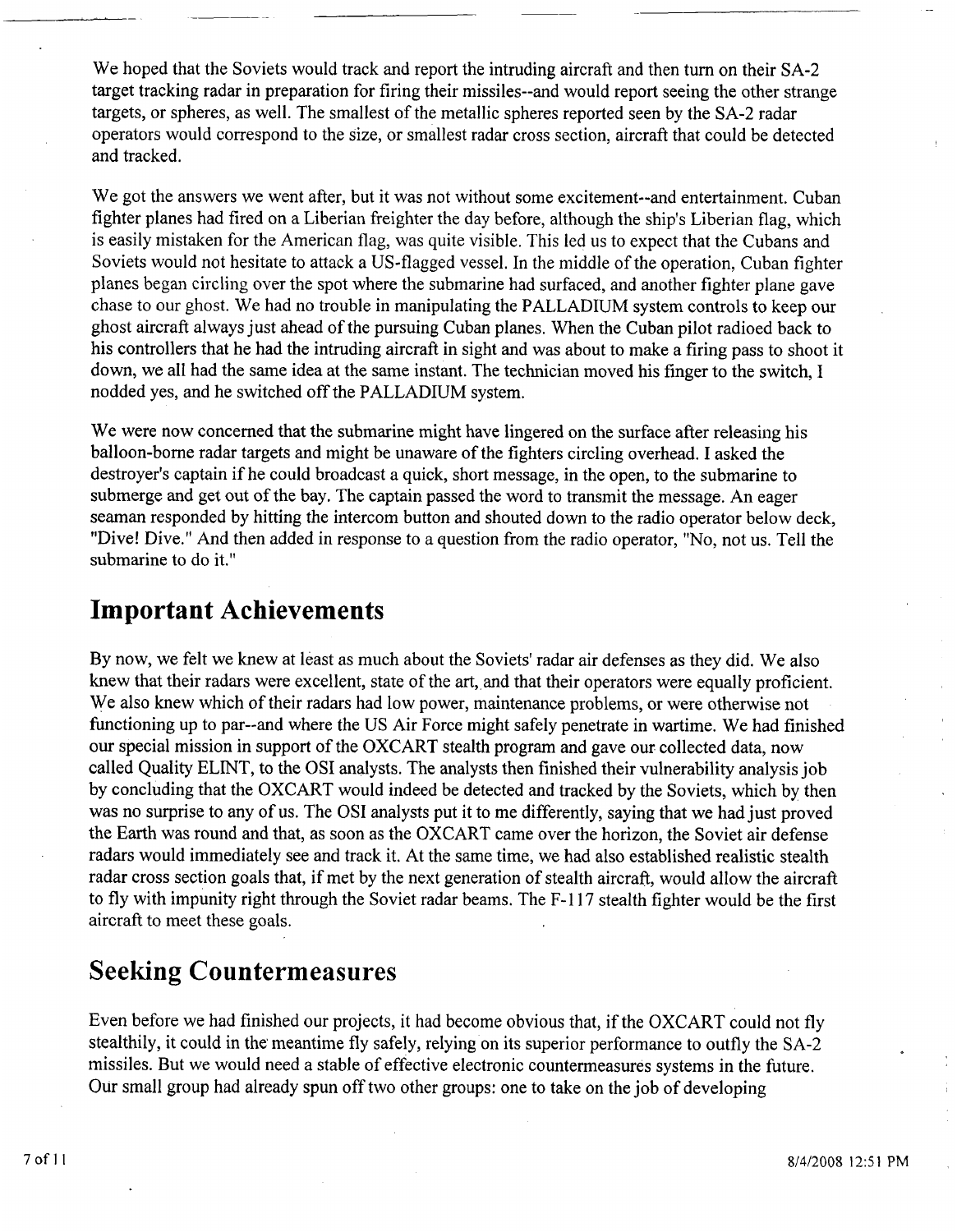electronic jammers and warning receivers for the OXCART and the U-2s that were still flying, albeit over China rather than the Soviet Union; and a second group to continue investigations into revolutionary techniques to reduce further the OXCART'S radar cross section to an acceptable level.

\*

The second group came up with some novel schemes, such as the mounting of special electron guns on the OXCART to generate a radar-absorbing electron cloud in front of the aircraft. The new electronic jammer group in turn began to task a new, more responsive generation of ELINT collectors to obtain even more detailed information about the Soviet radar signals. One of the U-2 missile warning receivers they developed was even modified and installed in an Air Force fighter plane and became the basis of a later system called WILD WEASEL, used to locate and destroy SA-2 SAM sites in North Vietnam. WILD WEASEL became the stuff of great stories and legends about the derring-do of the pilots who hunted down the **SA-2** sites, launched their radar-killing missiles in close, and dodged the missiles fired at them during the encounters.

Word quickly spread about our group's newfound knowledge on Soviet and Chinese radars, and calls came in from around the world seeking more information about certain operational features of specific radars. Requests even came in from submarine skippers wanting to know how certain Chinese surface search radars could detect a target as small as their periscopes, which compromised their position to enemy patrol boats, We assured them that the radars could not possibly see their small periscopes, but that they were likely seeing the submarine's ECM (SIGINT) mast. The mast was also raised above and behind the periscope; it was about the size of a totem pole, and it made an ideal target as the motion of the waves varied the mast's length, effectively optimizing it for detection by the radar. After lowering the ECM mast, the submarines were no longer detected.

#### **Gulf of Tonkin Incident**

In early August 1964, our small office received an extraordinary, and prophetic, query. My boss handed me a copy of a message from the radar operator on the US destroyer Maddox, which was operating in the Gulf of Tonkin, off the coast of North Vietnam. The message described how the Maddox, and another destroyer, the Turner Joy had been attacked for the second time by North Vietnamese torpedo boats--and that the attacking boats were seen only on the ships' radar and heard by the ships' sonar operators. That morning, I was asked, "The people upstairs want to know if those torpedo boats were real, or could the Maddox's radar have been spoofed electronically?" A fast read of the message gave few clues, and I asked if there was any more information available or expected. I came up with a list of things I needed to know to give a confident answer, such as visibility in the gulf at the time of the incident, any reports of lightning or thunderstorms in the area, the speed of the torpedo boats seen as moving radically toward the Maddox, and the presence of other ships or aircraft in the area. My boss went away with the questions, but he returned to say that nothing else would be forthcoming and that I was to do the best I could with the information I had--and soon.

After a fretful hour, I concluded the targets were most probably real, that the Maddox had not been spoofed. I would have been much more confident, however, if I could have had answers to my questions. I felt like one of the analysts I had criticized for always coming up with only a best guess--and it was not a comfortable feeling. (I later tried unsuccessfully for over a year to obtain answers to my original questions and to learn more about the situation in the Gulf of Tonkin that day.)

*The Washington Post* headlines the next morning carried President Johnson's authorization to the start in the bombing of North Vietnam in retaliation for the attacks. I learned later that the original query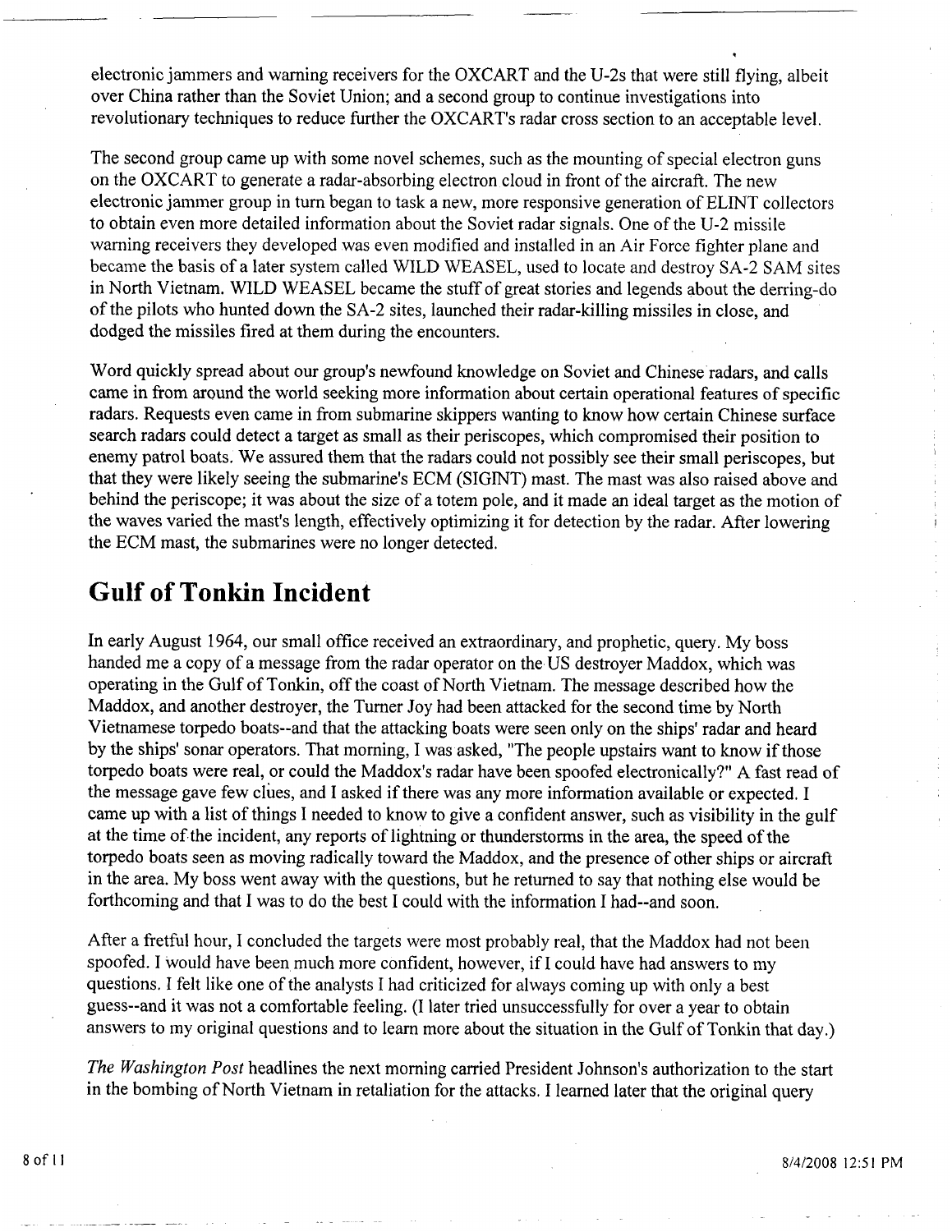had come from the White House, and that Secretary of Defense McNamara and others were there, along with Director of Central Intelligence John McCone. I surmised that McCone was the likely source of the request, because he knew about PALLADIUM and our spoofing expertise.

#### **HEN HOUSE**

The special OXCART collection projects had taken on a life of their own. Our focus soon shifted to a broader range of other so-called intractable technical problems. We went after the signals others needed, wherever and however possible. About this time, satellite photography had disclosed a huge new radar deep in the Soviet hinterland, the HEN HOUSE. The analysts "estimated" that it was a phased-array radar with some sort of space surveillance capability. By now, early ELINT satellites were in orbit, and the radar's frequency was known to be in the VHF band. A second HEN HOUSE was also under construction in the northeastern Soviet Union, a couple of hundred miles inland from Riga but still well beyond any ELINT receivers line of sight.

Judging from the size of the radar and its probable high power, I felt we should be able to pick up its signal, even when it was not pointed our way, out to several hundred miles; the signal would be. scattered forward and over the horizon via a phenomenon known as tropospheric-scatter of radio waves. Studying a map, I found an island in the Baltic Sea that looked to be at about the right distance from the HEN HOUSE to install a tropospheric-scatter receiver that could intercept and continuously monitor the radar, once construction was completed and it went on the air.

After extensive negotiations seeking approval for access to the island, dual antennas were installed, about 50 wavelengths apart, to reduce the expected atmospheric fading and the receiver was put on automatic pilot, or unattended operation, and then we waited. The BRJAR PATCH troposcatter system finally picked up the very first HEN HOUSE transmission and every subsequent transmission.

We learned that the radar tracked US satellites from the first orbit, and that the Soviets had an incredibly effective espionage network in place to tip off the HEN HOUSE when a US intelligence satellite was about to be launched. When there was a lengthy hold of an impending launch from Vandenberg Air Force Base in California, the HEN HOUSE would switch off and come back on the air the instant the satellite lifted off from Vandenberg. The HEN HOUSE would thus have a track on the satellite on its first pass overhead.

We also learned that the HEN HOUSE tracked aircraft just as well and as often as satellites. This idea of monitoring a radar's operations full-time was analogous to the concept of traffic analysis in COMINT. In the HEN HOUSE case, the radar's precise frequency indicated its pointing angle, which was then correlated with the most likely targets being tracked.

OXCART flight operations out of Okinawa were eventually halted and the fleet of 13 airplanes permanently grounded while their sister aircraft, the SR-7 1 Blackbird, took to the air. With the nation's SIGINT activities now being consolidated under NSA auspices, NSA and the Air Force carried on and expanded our special collection programs.

#### **Caught Cheating**

One of MELODY'S more significant successes would come about much later, during negotiations with the Soviets on the 1972 ABM treaty--which included an obligation not to give non-ABM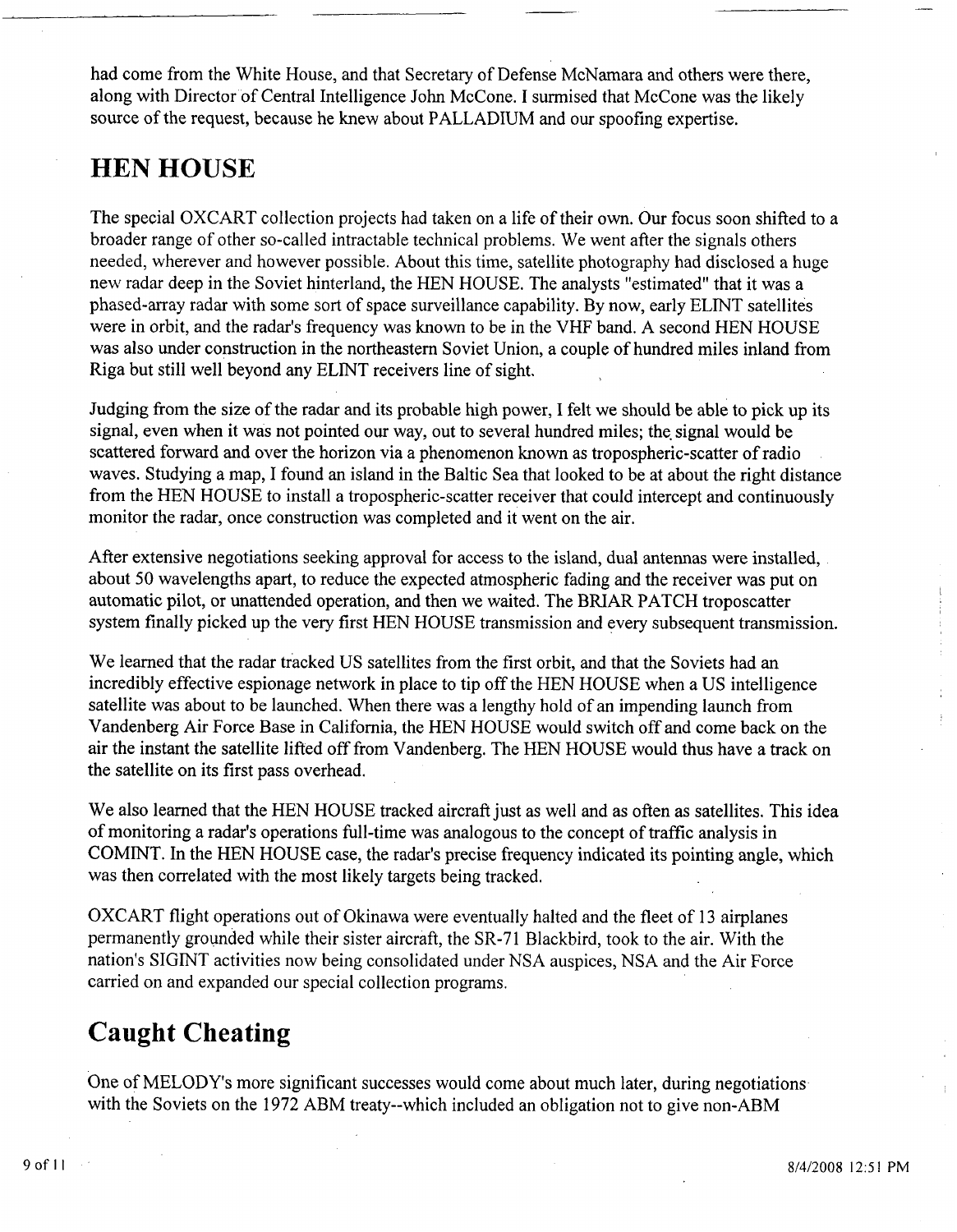systems, such as the SA-5 antiaircraft missiles, capabilities to counter strategic ballistic missiles-and not to test them in an ABM mode. As a prelude to an NIE on the subject, intelligence analysts were debating whether the SA-5 could be upgraded to become an ABM and whether the Soviets might try to test it covertly in an ABM mode.

After nearly a year of trying to come up with an agreed-on estimate of SA-5 capabilities and Soviet intentions, some analysts believed that the Soviets should never be expected to cheat on such an important treaty. I suggested that we assume that the Soviets, based on their history, should be expected to cheat on the treaty by testing their SA-5 against one of their own ballistic missiles, and that we should try to find a way to catch them at it. Much to the chagrin of the analysts. MELODY answered the questions within a few weeks. MELODY had been quickly modified by adding a special ELINT receiver tuned to the SA-5's ground-based target-tracking radar frequency--which was known by then. We relied on a radar located in another country for tipoff of Soviet IRBM launches. The SA-5 target tracking signals were bistatically intercepted from the Sary Shagan missile test site, 1,000 miles away, as the Soviets repeatedly tested the SA-5 in the forbidden ABM role.

During one of the ensuing Geneva negotiating sessions, Secretary of State Kissinger, using intelligence derived from the MELODY intercepts, looked his Soviet counterpart in the eye and read him the dates and times the Soviets had cheated on the treaty. The cheating immediately ceased, and the Soviets began a molehunt for the spy in their midst that most surely had tipped us off.

#### **Counting Troops**

During the Vietnam war, CIA's special task force on South Vietnam was engaged in a heated debate with the Army and the Secretary of Defense's office over just how many North Vietnamese soldiers were infiltrating into South Vietnam. The CIA estimates were much larger than those of the Department of Defense. A quick study revealed that the Air Force had emplaced acoustic sensors along the Ho Chi Minh Trail (Project IGLOO WHITE) in an attempt to detect and count infiltrators. Both the Air Force and Navy had SIGINT planes, a C-130 and a C-121, orbiting off the Vietnamese coast to intercept and count the number of small radios carried by the infiltrating groups, always traveling in fixed numbers, on their trek south on the trail. An estimate was obtained by multiplying the radios by the number of men per group. The problem was that the orbiting SIGINT airplanes could not fly high enough to intercept all the radios on the long trail.

Our suggested solution was to get an airplane, in this case the U-2, that could fly high enough to intercept all the radios simultaneously for an accurate count. The Air Force soon found a special COMINT receiver in its inventory and had the operation underway in about a month. Each U-2 could stay aloft 12 hours, and two could provide 24-hour coverage. The infiltration rate turned out to be more like a flood. I was relieved to move on to another assignment before the Defense Department received the news of a more accurate count.

#### Trailblazing

During the years that our small group of engineers was in existence, we would occasionally discuss just how far we could go in terms of probing, spoofing, and injecting false targets and information into an enemy's electronic network to learn covertly more about his hidden capabilities and intentions. We also brainstormed about what responses and observables we might look for when radiation security,